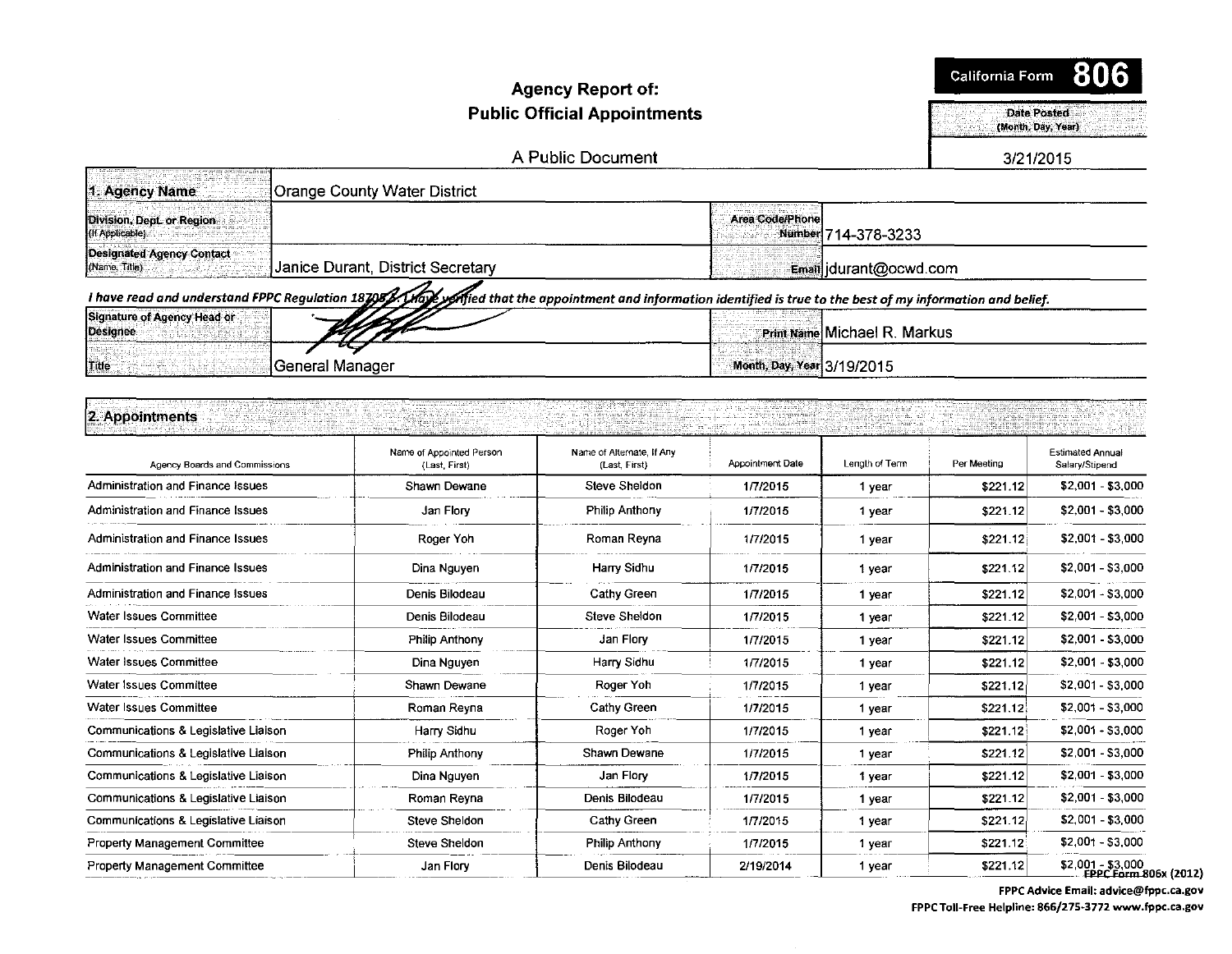#### **Agency Report of: Public Official Appointments**

**California Form** 806

**Date Posted** (Month, Day, Year)

A Public Document

3/21/2015

| Crange County Water District<br>1. Agency Name                                                                                                                   |                                        |
|------------------------------------------------------------------------------------------------------------------------------------------------------------------|----------------------------------------|
| Division, Dept. or Region<br><b>HIT Applicable</b>                                                                                                               | Area Code/Phone<br>Number 714-378-3233 |
| Designated Agency Contact<br>Janice Durant, District Secretary<br>[(Name: Title)                                                                                 | Email durant@ocwd.com                  |
| I have read and understand FPPC Regulation 1870 15 Mare refied that the appointment and information identified is true to the best of my information and belief. |                                        |
| Signature of Agency Head or<br>Designee                                                                                                                          | <b>Print Name Michael R. Markus</b>    |
| . General Manager<br><b>Title</b>                                                                                                                                | Month, Day, Year 3/19/2015             |

## 2. Appointments

| Agency Boards and Commissions        | Name of Appointed Person<br>(Last. First) | Name of Alternate, If Any<br>(Last, First) | <b>Appointment Date</b> | Length of Term | Per Meeting | <b>Estimated Annual</b><br>Salary/Stipend |
|--------------------------------------|-------------------------------------------|--------------------------------------------|-------------------------|----------------|-------------|-------------------------------------------|
| <b>Property Management Committee</b> | Roman Reyna                               | Harry Sidhu                                | 1/21/2015               | 1 year         | \$221.12    | $$2,001 - $3,000$                         |
| Property Management Committee        | Dina Nguyen                               | Shawn Dewane                               | 1/21/2015               | 1 year         | \$221.12    | $$2,001 - $3,000$                         |
| <b>Property Management Committee</b> | Roger Yoh                                 | Cathy Green                                | 1/21/2015               | 1 year         | \$221.12    | $$2,001 - $3,000$                         |
| <b>GWRS Steering Committee</b>       | Roger Yoh                                 | Denis Bilodeau                             | 1/21/2015               | 1 year         | \$221.12    | $$0 - $1,000$                             |
| <b>GWRS Steering Committee</b>       | <b>Philip Anthony</b>                     | Jan Flory                                  | 1/21/2015               | 1 year         | \$221.12    | $$0 - $1,000$                             |
| <b>GWRS Steering Committee</b>       | <b>Cathy Green</b>                        | Dina Nguyen                                | 1/21/2015               | 1 year         | \$221.12    | $$0 - $1,000$                             |
| <b>Retirement Committee</b>          | Roger Yoh                                 | Philip Anthony                             | 1/21/2015               | 1 year         | \$221.12    | $$1,001 - $2,000$                         |
| <b>Retirement Committee</b>          | Harry Sidhu                               | Denis Bilodeau                             | 1/21/2015               | 1 year         | \$221.12    | $$1,001 - $2,000$                         |
| <b>Retirement Committee</b>          | Shawn Dewane                              | Jan Flory                                  | 1/21/2015               | 1 year         | \$221.12    | $$1,001 - $2,000$                         |
| <b>Retirement Committee</b>          |                                           | Dina Nguyen                                | 1/21/2015               | 1 year         | \$221.12    | $$1,001 - $2,000$                         |
| <b>Retirement Committee</b>          |                                           | Roman Reyna                                | 1/21/2015               | 1 year         | \$221.12    | \$1,001 - \$2,000                         |
| <b>Retirement Committee</b>          |                                           | <b>Steve Sheldon</b>                       | 1/21/2015               | 1 year         | \$221.12    | $$1,001 - $2,000$                         |
| <b>Retirement Committee</b>          |                                           | Cathy Green                                | 1/21/2015               | 1 year         | \$221.12    | \$1,001 - \$2,000                         |
| Executive Committee ad hoc           | Cathy Green                               |                                            | 1/21/2015               | 1 year         | \$221.12    | $$2,001 - $3,000$                         |
| Executive Committee ad hoc           | Denis Bilodeau                            |                                            | 3/4/2015                | 1 year         | \$221.12    | $$2,001 - $3,000$                         |
| <b>Executive Committee ad hoc</b>    | Philip Anthony                            |                                            | 1/21/2015               | 1 year         | \$221.12    | $$2,001 - $3,000$                         |
| Executive Committee ad hoc           | Shawn Dewane                              |                                            | 1/21/2015               | 1 year         | \$221.12]   | $$2,001 - $3,000$                         |

FPPC Form 806x (2012)

FPPC Advice Email: advice@fppc.ca.gov FPPC Toll-Free Helpline: 866/275-3772 www.fppc.ca.gov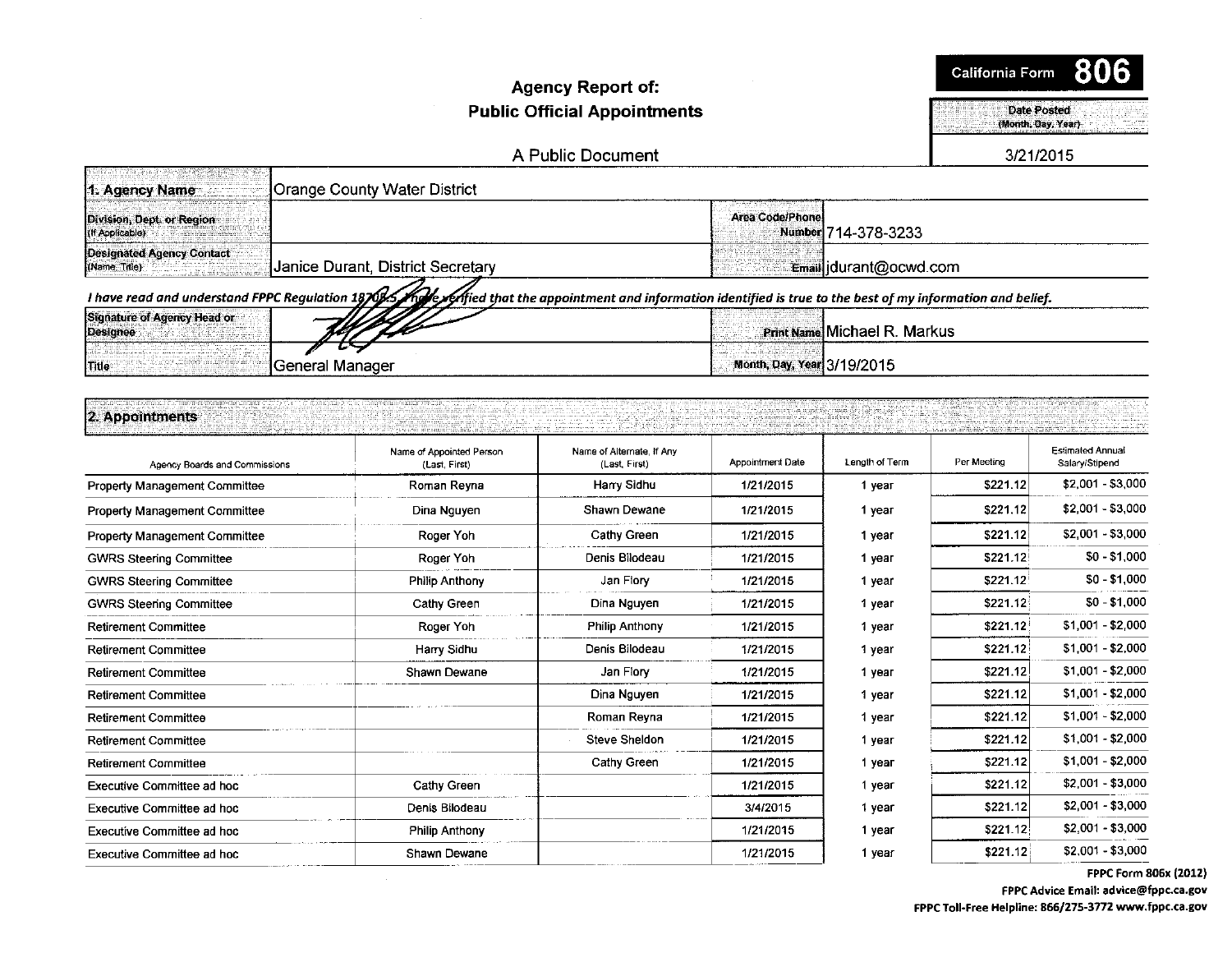#### Agency Report of: Public Official Appointments - --Date POsted

(Month, Day, Year)

A Public Document

3/21/2015

| Crange County Water District<br>1. Agency Name                                                                                                                    |                                               |
|-------------------------------------------------------------------------------------------------------------------------------------------------------------------|-----------------------------------------------|
| Division, Dept. or Region<br>(If Applicable)                                                                                                                      | <b>Area Code/Phone</b><br>Number 714-378-3233 |
| Designated Agency Contact<br>Janice Durant, District Secretary<br>(Name, Title)                                                                                   | Email idurant@ocwd.com                        |
| I have read ond understand FPPC Regulation 1876 / Male yeritied that the appointment and information identified is true to the best of my information and belief. |                                               |
| Signature of Agency Head or<br>Designee                                                                                                                           | Print Name Michael R. Markus                  |
| ∃General Manager<br><b>I</b> Title                                                                                                                                | Month, Day, Year 3/19/2015                    |

#### [2-A!l~Jn~n~·· .. ··- .....•.. •.· *ii* •<·.·· <i ; "}}!-;;- ,; . .•. . . . . ·.··· Name of Appointed Person • ........... . ·... ·\_..... *.i ..* . • .. .. ..• .· .· . i. ···.· *<sup>L</sup>*•. . ·.·.·.. . •. .- ..... ,Ff ~:·;··v /·-··. ·······•· ; ·. . ... . .......•. ··-········· ........ • .......... · < '/

| Agency Boards and Commissions   | Name of Appointed Person<br>(Last, First) | Name of Alternate, If Any<br>(Last, First) | Appointment Date | Length of Term | Per Meeting | <b>Estimated Annual</b><br>Salary/Stipend |
|---------------------------------|-------------------------------------------|--------------------------------------------|------------------|----------------|-------------|-------------------------------------------|
| Joint Planning Committee        | <b>Cathy Green</b>                        |                                            | 1/21/2015        | 1 year         | \$221.12    | $$0 - $1,000$                             |
| Joint Planning Committee        | Denis Bilodeau                            |                                            | 1/21/2015        | 1 year         | \$221.12    | $$0 - $1,000$                             |
| Joint Planning Committee        | <b>Philip Anthony</b>                     |                                            | 1/21/2015        | 1 year         | \$221.12    | $$0 - $1,000$                             |
| Joint Planning Committee        | Shawn Dewane                              |                                            | 1/21/2015        | 1 year         | \$221.12    | $$0 - $1,000$                             |
| IT Committee ad hoc             | Denis Bilodeau                            |                                            | 1/21/2015        | 1 year         | \$221.12    | $$0 - $1,000$                             |
| IT Committee ad hoc             | <b>Philip Anthony</b>                     |                                            | 1/21/2015        | 1 year         | \$221.12    | $$0 - $1,000$                             |
| IT Committee ad hoc             | Roger Yoh                                 |                                            | 1/21/2015        | 1 year         | \$221.12    | $$0 - $1,000$                             |
| IT Committee ad hoc             | Shawn Dewane                              |                                            | 1/21/2015        | 1 year         | \$221.12    | $$0 - $1,000$                             |
| IT Committee ad hoc             | Cathy Green                               |                                            | 1/21/2015        | 1 year         | \$221.12    | $$0 - $1,000$                             |
| Labor Relations/Benefits ad hoc | Jan Flory                                 |                                            | 1/21/2015        | 1 year         | \$221.12    | $$0 - $1,000$                             |
| Labor Relations/Benefits ad hoc | Denis Bilodeau                            |                                            | 1/21/2015        | 1 year         | \$221.12    | $$0 - $1,000$                             |
| Labor Relations/Benefits ad hoc | <b>Steve Sheldon</b>                      |                                            | 1/21/2015        | 1 year         | \$221.12    | $$0 - $1,000$                             |
| Labor Relations/Benefits ad hoc | Shawn Dewane                              |                                            | 1/21/2015        | 1 year         | \$221.12    | $$0 - $1,000$                             |
| Labor Relations/Benefits ad hoc | Cathy Green                               |                                            | 1/21/2015        | 1 year         | \$221.12    | $$0 - $1,000$                             |
|                                 |                                           |                                            |                  |                |             |                                           |

FPPC Form 806x (2012) FPPC Advice Email: advice@fppc.ca.gov FPPC Toll-Free Helpline: 866/275-3772 www.fppc.ca.gov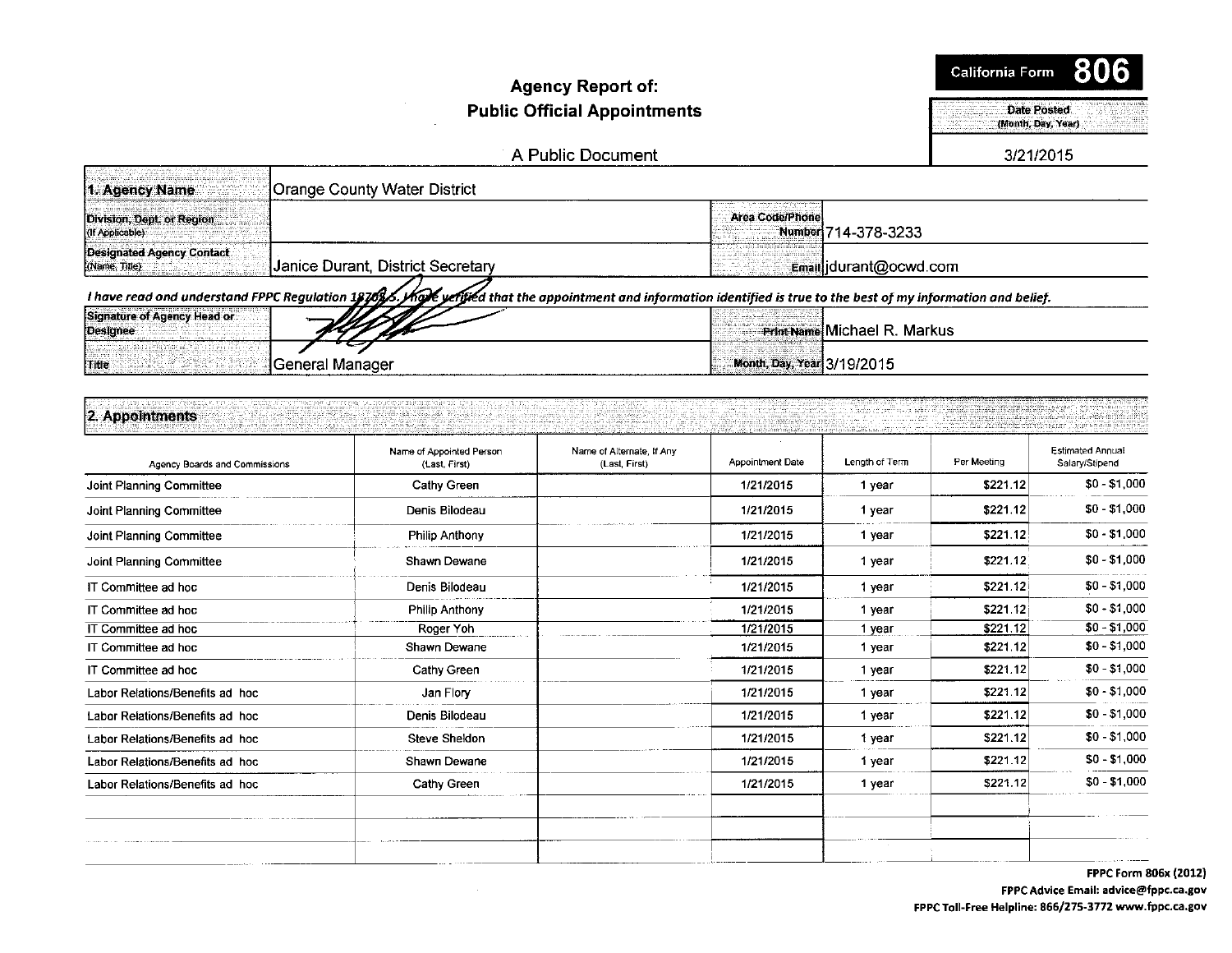#### **Agency Report of: Public Official Appointments**

California Form 806

> Date Posted (Month, Day, Year)

A Public Document

3/21/2015

| <b>Orange County Water District</b><br>1. Agency Name                                                                                                           |                                        |
|-----------------------------------------------------------------------------------------------------------------------------------------------------------------|----------------------------------------|
| Division, Dept. or Region<br>(If Applicable)                                                                                                                    | Area Code/Phone<br>Number 714-378-3233 |
| <b>Designated Agency Contact</b><br>Janice Durant, District Secretary<br>(Name, Title)                                                                          | Email jdurant@ocwd.com                 |
| I have read and understand FPPC Regulation 187954/May Merived that the appointment and information identified is true to the best of my information and belief. |                                        |
| Signature of Agency Head or<br><b>IDesignee</b>                                                                                                                 | Print Name Michael R. Markus           |
| ∛General Manager<br>l Title:                                                                                                                                    | Month, Day, Year 3/19/2015             |

| 2. Appointments                          |                                           |                                            |                  |                |             |                                           |
|------------------------------------------|-------------------------------------------|--------------------------------------------|------------------|----------------|-------------|-------------------------------------------|
| Agency Boards and Commissions            | Name of Appointed Person<br>(Last, First) | Name of Alternate, If Any<br>(Last. First) | Appointment Date | Length of Term | Per Meeting | <b>Estimated Annual</b><br>Salary/Stipend |
| Alternate Energy/Water Efficiency ad hoc | Denis Bilodeau                            |                                            | 1/21/2015        | vear           | \$221.12    | $$0 - $1,000$                             |
| Alternate Energy/Water Efficiency ad hoc | Philip Anthony                            |                                            | 1/21/2015        | vear           | \$221.12    | $$0 - $1,000$                             |
| Alternate Energy/Water Efficiency ad hoc | Shawn Dewane                              |                                            | 1/21/2015        | vear           | \$221.12    | $$0 - $1,000$                             |

| Alternate Energy/Water Efficiency ad hoc   | Shawn Dewane          | 1/21/2015 | 1 year | \$221.12  | $$0 - $1,000$ |
|--------------------------------------------|-----------------------|-----------|--------|-----------|---------------|
| Alternate Energy/Water Efficiency ad hoc   | Cathy Green           | 1/21/2015 | 1 year | \$221.12  | $$0 - $1,000$ |
| Water Summit Planning Committee ad hoc     | Steve Sheldon         | 1/21/2015 | 1 year | \$221.12  | $$0 - $1,000$ |
| Water Summit Planning Committee ad hoc     | Cathy Green           | 1/21/2015 | 1 year | \$221.12  | $$0 - $1,000$ |
| Water Summit Planning Committee ad hoc     | Roman Reyna           | 1/21/2015 | 1 year | \$221.12] | $$0 - $1,000$ |
| Consolidation Committee ad hoc             | <b>Philip Anthony</b> | 1/21/2015 | 1 year | \$221.12  | $$0 - $1,000$ |
| Consolidation Committee ad hoc             | Denis Bilodeau        | 1/21/2015 | 1 year | \$221.12  | $$0 - $1,000$ |
| Consolidation Committee ad hoc             | Shawn Dewane          | 1/21/2015 | 1 year | \$221.12  | $$0 - $1,000$ |
| <b>Consolidation Committee ad hoc</b>      | Cathy Green           | 1/21/2015 | 1 year | \$221.12  | $$0 - $1,000$ |
| Visitor Center & Building Committee ad hoc | <b>Philip Anthony</b> | 1/21/2015 | 1 year | \$221.12  | $$0 - $1,000$ |
| Visitor Center & Building Committee ad hoc | Shawn Dewane          | 1/21/2015 | 1 year | \$221.12  | $$0 - $1,000$ |
| Visitor Center & Building Committee ad hoc | Roger Yoh             | 1/21/2015 | 1 year | \$221.12  | $$0 - $1,000$ |
| Visitor Center & Building Committee ad hoc | Cathy Green           | 1/21/2015 | 1 year | \$221.12  | $$0 - $1,000$ |
|                                            |                       |           |        |           |               |

FPPC Form 806x (2012)

FPPC Advice Email: advice@fppc.ca.gov FPPC Toil-Free Helpline: 866/275-3772 www.fppc.ca.gov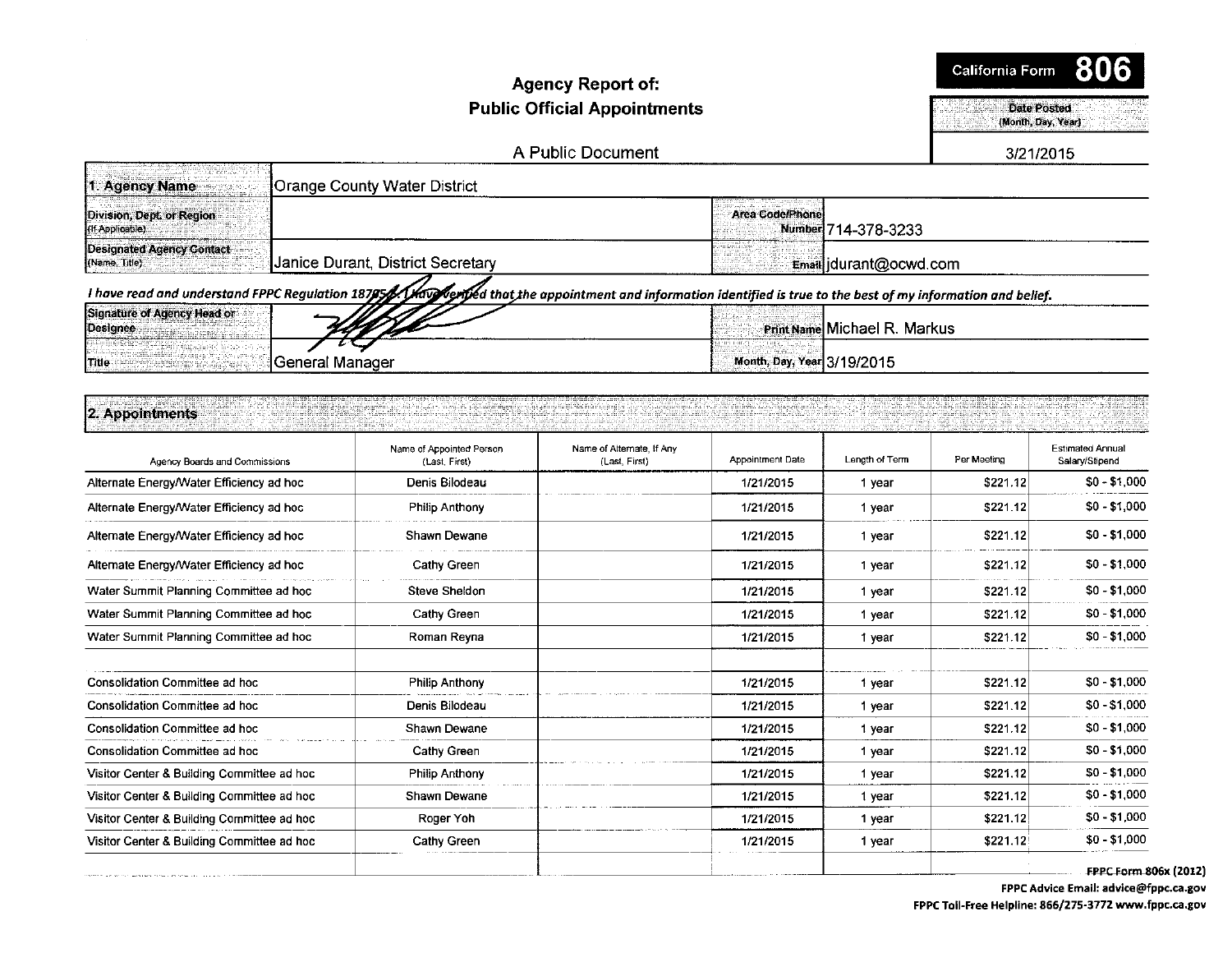|                                                     |                 |                                           |                                                                                                                |                        |                              | California Form                          |                                           |
|-----------------------------------------------------|-----------------|-------------------------------------------|----------------------------------------------------------------------------------------------------------------|------------------------|------------------------------|------------------------------------------|-------------------------------------------|
|                                                     |                 |                                           | <b>Agency Report of:</b>                                                                                       |                        |                              |                                          |                                           |
|                                                     |                 |                                           | <b>Public Official Appointments</b>                                                                            |                        |                              | <b>Date Posted</b><br>(Month, Day, Year) |                                           |
|                                                     |                 |                                           | A Public Document                                                                                              |                        |                              | 3/21/2015                                |                                           |
| 1. Agency Name                                      |                 | <b>Orange County Water District</b>       |                                                                                                                |                        |                              |                                          |                                           |
| Division, Dept. or Region<br>(If Applicable)        |                 |                                           |                                                                                                                | <b>Area Code/Phone</b> | Number 714-378-3233          |                                          |                                           |
| Designated Agency Contact<br>(Name, Title)          |                 | Janice Durant, District Secretary         |                                                                                                                |                        | Email idurant@ocwd.com       |                                          |                                           |
| I have read and understand FPPC Regulation 1970\$5. |                 |                                           | hay graffied that the appointment and information identified is true to the best of my information and belief. |                        |                              |                                          |                                           |
| Signature of Agency Head or<br><b>Designee</b>      |                 |                                           |                                                                                                                |                        | Print Name Michael R. Markus |                                          |                                           |
| Title                                               | General Manager |                                           |                                                                                                                |                        | Month, Day, Year 3/19/2015   |                                          |                                           |
| 2. Appointments                                     |                 |                                           |                                                                                                                |                        |                              |                                          |                                           |
| Agency Boards and Commissions                       |                 | Name of Appointed Person<br>(Last, First) | Name of Alternate, If Any<br>(Last, First)                                                                     | Appointment Date       | Length of Term               | Per Meeting                              | <b>Estimated Annual</b><br>Salary/Stipend |
| Groundwater Basin Contamination                     |                 | Jan Flory                                 |                                                                                                                | 1/21/2015              | 1 year                       | \$221.12                                 | $$0 - $1,000$                             |
| Groundwater Basin Contamination                     |                 | Harry Sidhu                               |                                                                                                                | 1/21/2015              | 1 year                       | \$221.12                                 | $$0 - $1,000$                             |
| Groundwater Basin Contamination                     |                 | Roman Reyna                               |                                                                                                                | 1/21/2015              | 1 year                       | \$221.12                                 | $$0 - $1,000$                             |
| Groundwater Basin Contamination                     |                 | Shawn Dewane                              |                                                                                                                | 1/21/2015              | 1 year                       | \$221.12                                 | $$0 - $1,000$                             |
| Groundwater Basin Contamination                     |                 | Cathy Green                               |                                                                                                                | 1/21/2015              | 1 year                       | \$221.12                                 | $$0 - $1,000$                             |
| Property ad hoc                                     |                 | Philip Anthony                            |                                                                                                                | 1/21/2015              | 1 year                       | \$221.12                                 | $$0 - $1,000$                             |
| Property ad hoc                                     |                 | Jan Flory                                 |                                                                                                                | 1/21/2015              | 1 year                       | \$221.12                                 | $$0 - $1,000$                             |
| Property ad hoc                                     |                 | Denis Bilodeau                            |                                                                                                                | 1/21/2015              | 1 year                       | \$221.12                                 | $$0 - $1,000$                             |
| Property ad hoc                                     |                 | Cathy Green                               |                                                                                                                | 1/21/2015              | 1 year                       | \$221.12                                 | $$0 - $1,000$                             |
|                                                     |                 |                                           |                                                                                                                |                        |                              |                                          |                                           |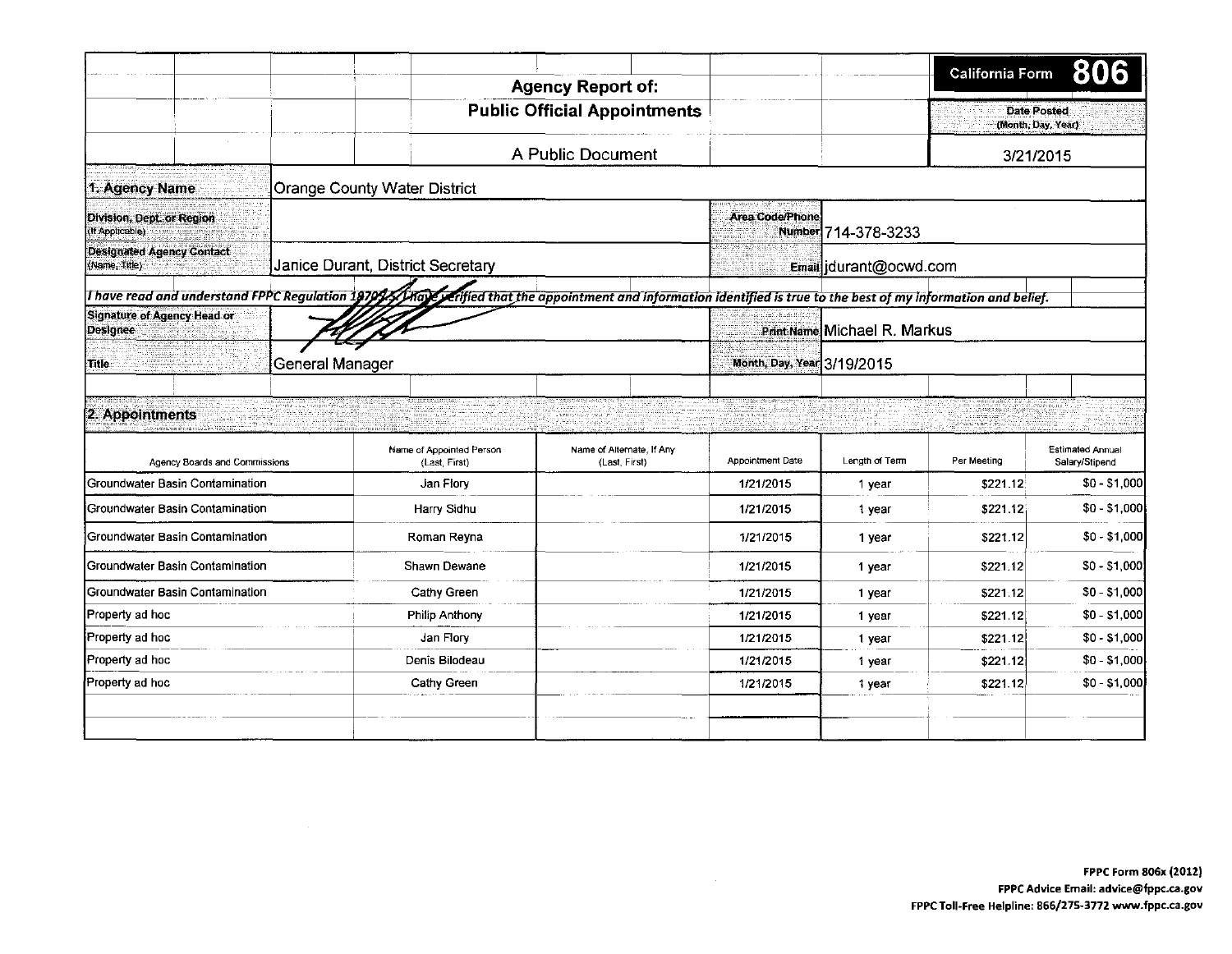### Agency Report of: Public Official Appointments Date of Construction of the Construction of the Construction of the Date Posted

(Month, Day, Year)

#### A Public Document 2012 12:00 12:00 12:00 12:00 12:00 13/31/2015

| 1. Agency Name<br>Orange County Water District                       |                                                                                                                                                                     |
|----------------------------------------------------------------------|---------------------------------------------------------------------------------------------------------------------------------------------------------------------|
| Division, Dept. or Region<br>(If Applicable)                         | <b>Area Code/Phone</b><br>Number 714-378-3200                                                                                                                       |
| <b>Designated Agency Contact</b><br> Janice Durant <br>(Name, Title) | Email durant@ocwd.com                                                                                                                                               |
|                                                                      | I have read and understand FPPC Regulation 18705. A bave left fed that the appointment and information identified is true to the best of my information and belief. |
| Signature of Agency Head or<br>Designee                              | Print Name Michael R. Markus                                                                                                                                        |
| General Manager<br>Title                                             | Month, Day, Year 3/19/2015                                                                                                                                          |

| <b>Mine</b><br>goenerar manager                |                                           |                                            | <b>INOTIAL Day, Tear 3/19/ZUTO</b> |                |             |                                    |  |
|------------------------------------------------|-------------------------------------------|--------------------------------------------|------------------------------------|----------------|-------------|------------------------------------|--|
| 2. Appointments                                |                                           |                                            |                                    |                |             |                                    |  |
| Agency Boards and Commissions                  | Name of Appointed Person<br>(Last, First) | Name of Alternate, If Any<br>(Last, First) | Appointment Date                   | Length of Term | Per Meeting | Estimated Annual<br>Salary/Stipend |  |
| Association of California Water Agencies       | Shawn Dewane                              | Steve Sheldon                              | 1/21/2015                          | 1 year         | \$221.12    | $$0 - $1,000$                      |  |
| Association of California Water Agencies       |                                           | Roger Yoh                                  | 1/21/2015                          |                |             |                                    |  |
| <b>ACWA Joint Powers Insurance Authority</b>   | <b>Philip Anthony</b>                     |                                            | 1/21/2015                          | 1 year         | \$221.12    | $$0 - $1,000$                      |  |
| ACWA Region 10                                 | Cathy Green                               |                                            | 1/21/2015                          | 1 year         | \$221.12    | \$1,001 - \$2,000                  |  |
| CalDesal                                       | Cathy Green                               | Philip Anthony                             | 1/21/2015                          | 1 year         | \$221.12    | $$0 - $1,000$                      |  |
| Center for Demographic Research                | Jan Flory                                 |                                            | 1/21/2015                          | 1 year         | \$221.12    | $$0 - $1,000$                      |  |
| Independent Special Districts of Orange County | Philip Anthony                            | Denis Bilodeau                             | 1/21/2015                          | 1 year         | \$221.12    | $$0 - $1,000$                      |  |
| Independent Special Districts of Orange County |                                           | <b>Cathy Green</b>                         | 1/21/2015                          | 1 year         | \$221.12    | $$0 - $1,000$                      |  |
| Independent Special Districts of Orange County |                                           | Shawn Dewane                               | 1/21/2015                          | 1 year         | \$221.12    | $$0 - $1,000$                      |  |
| Association of California Cities - OC          | Shawn Dewane                              |                                            | 1/21/2015                          | 1 year         | \$221.12    | $$0 - $1,000$                      |  |
| Association of California Cities - OC          | Denis Bilodeau                            |                                            | 1/21/2015                          | 1 year         | \$221.12    | $$0 - $1,000$                      |  |
| Association of Caifornia Cities - OC           | Cathy Green                               |                                            | 1/21/2015                          | 1 year         | \$221.12    | $$0 - $1,000$                      |  |
| Assocation of California Cities - OC           | <b>Steve Sheldon</b>                      |                                            | 1/21/2015                          | 1 year         | \$221.12    | $$0 - $1,000$                      |  |
| Association of California Cities - OC          | Jan Flory                                 |                                            | 1/21/2015                          | 1 year         | \$221.12    | $$0 - $1,000$                      |  |
| Orange County Council of Governments           | Philip Anthony                            |                                            | 1/21/2015                          | 1 year         | \$221.12    | $$0 - $1,000$                      |  |
| Orange County Council of Governments           | Shawn Dewane                              |                                            | 1/21/2015                          | 1 year         | \$221.12    | $$0 - $1,000$                      |  |